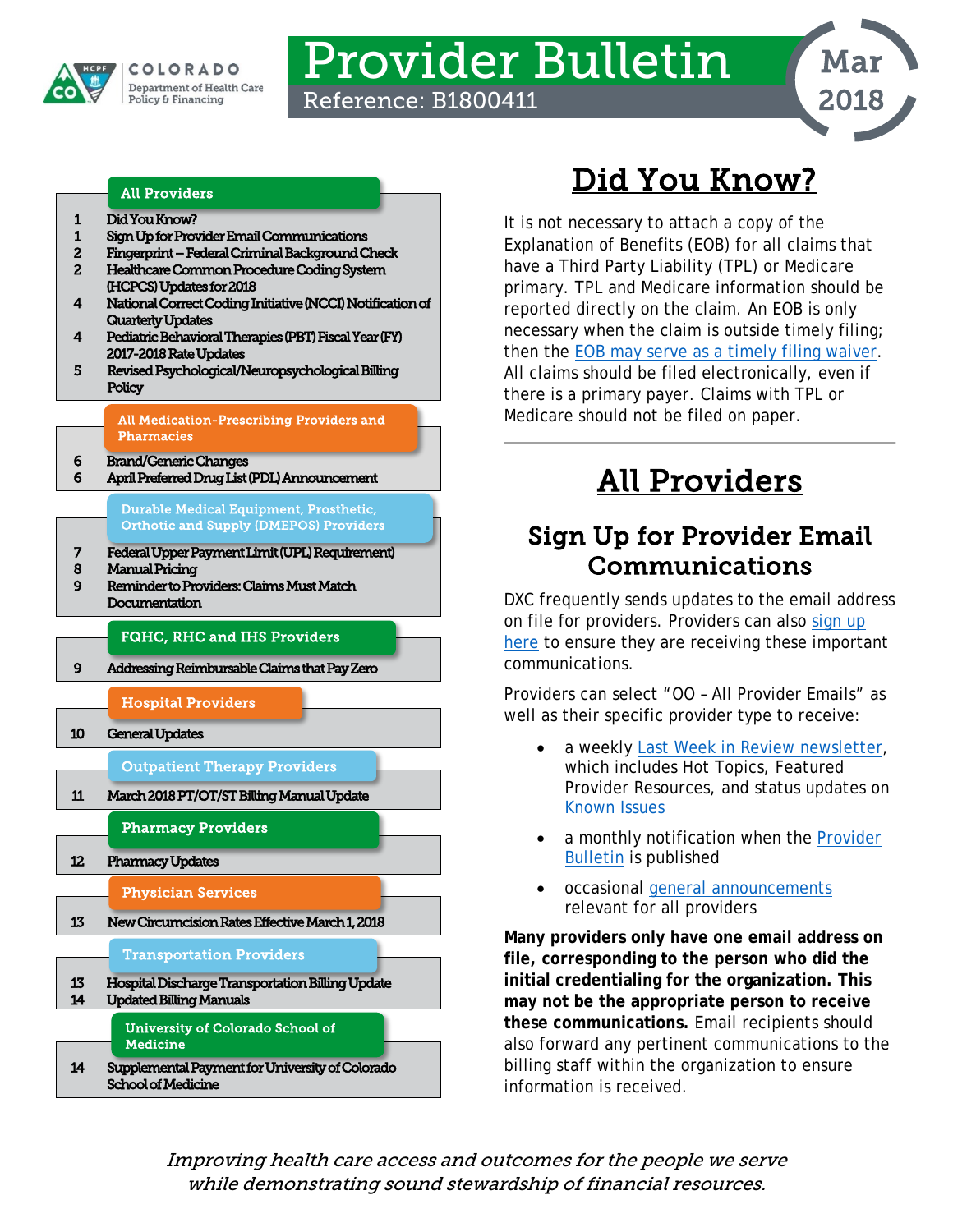For instructions on updating contact information or adding a billing email address, refer to the **Provider** [Maintenance Provider Web Portal Quick Guide.](https://www.colorado.gov/pacific/sites/default/files/Provider%20Maintenance%20021318.pdf)

**Looking for a recent newsletter or email?** Weekly newsletters and many of the emails sent out to providers are also posted on the [Provider News web page.](https://www.colorado.gov/hcpf/provider-news)

### Fingerprint – Federal Criminal Background Check

<span id="page-1-0"></span>Federal regulations (42 CFR 455.434) established by Centers for Medicare and Medicaid Services (CMS) require enhanced screening and revalidation of all Medicare, Health First Colorado (Colorado's Medicaid Program) and Child Health Plan *Plus* (CHP+) providers.

Most Health First Colorado and CHP+ providers have already met the requirements for this revalidation cycle. However, the Department wants to remind "high-risk" providers (and any person who has ownership or a controlling interest of 5% or more of a high-risk provider) that they will still need to undergo fingerprinting and a federal criminal background check.



Providers must submit fingerprints within 30 days of a request from CMS, the Department, Department agents or designated contractors.

This is not a request for fingerprint submission, just a notice that fingerprinting requests and federal criminal background checks will begin in April. More information will be coming soon.

### <span id="page-1-1"></span>Healthcare Common Procedure Coding System (HCPCS) Updates for 2018

On March 1, 2018, Health First Colorado will begin implementing the annual 2018 HCPCS deletions, changes and additions effective for dates of service (DOS) on or after January 1, 2018.

During the rate setting process, claims with added codes were suspended. Once the rates are loaded, the claims will be released and reimbursed at the Department set rate for claims on or after dates of service January 1, 2018.

Providers whose usual and customary charges are less than the Department's set rate for added codes will have to adjust their paid claims to receive the correct rate of reimbursement. For information on submitting adjustment to claims, refer to the [Copy, Adjust or Void a Claim Provider Web Portal Quick Guide.](https://www.colorado.gov/pacific/sites/default/files/Copy%20Adjust%20or%20Void%20a%20Claim%20021318.pdf)

The fee schedule will be updated to reflect the added codes and rates. Additional information related to HCPCS updates can also be found at the bottom of the [Provider Services web page](https://www.colorado.gov/pacific/hcpf/provider-services) under the HCPCS Rate Updates Information & Resources drop-down section.

Code descriptions are not contained in this bulletin. The descriptions are copyrighted by the American Medical Association (AMA). Providers should reference their 2018 HCPCS and Current Procedural Terminology (CPT) coding manuals for procedure code descriptions. These coding manuals may be purchased through the AMA and other publishers.

### **Discontinued Codes**

The following table lists procedure codes that have been discontinued by CMS and the AMA. Codes that have been discontinued or cross referenced to other codes can be found in the 2018 HCPCS and CPT coding manuals. The discontinued procedure codes will not be reimbursed for DOS after December 31, 2017.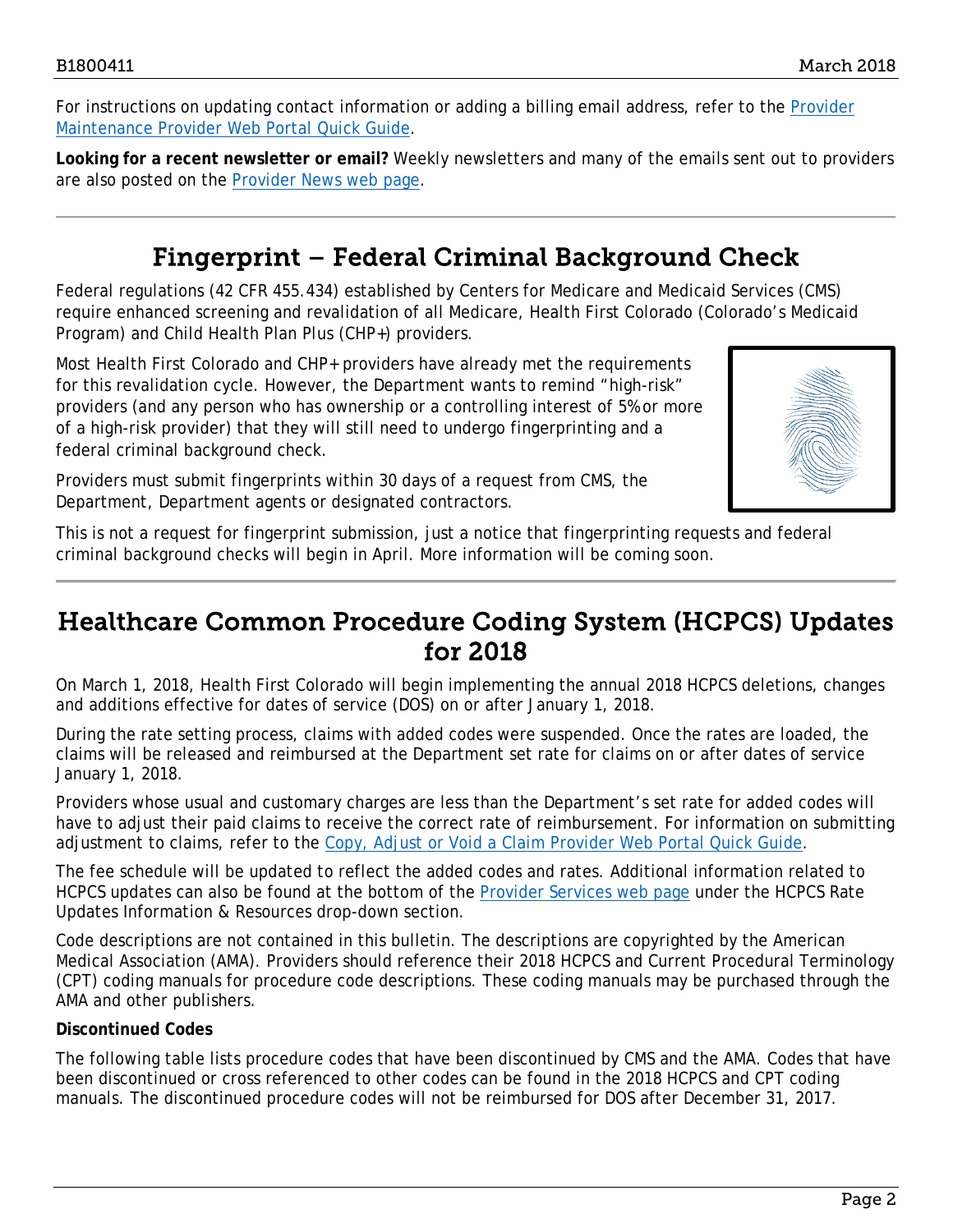|       |       |       | <b>Discontinued Procedure Codes</b> |                   |       |
|-------|-------|-------|-------------------------------------|-------------------|-------|
| 00740 | 55450 | 77422 | 0051T                               | 0340T             | G8698 |
| 00810 | 64565 | 78190 | 0052T                               | 0438T             | G8879 |
| 01180 | 69820 | 83499 | 0053T                               | A9599             | G8947 |
| 01190 | 69840 | 84061 | 0178T                               | C9140             | G8971 |
| 01682 | 71010 | 86185 | 0179T                               | C9483             | G8972 |
| 15732 | 71015 | 86243 | 0180T                               | C9484             | G9381 |
| 29582 | 71020 | 86378 | 0255T                               | C9485             | G9496 |
| 29583 | 71021 | 86729 | 0293T                               | C9486             | J1725 |
| 31320 | 71022 | 86822 | 0294T                               | C9489             | J9300 |
| 34800 | 71023 | 87277 | 0299T                               | C9490             | P9072 |
| 34802 | 71030 | 87470 | 0300T                               | C9491             | Q9984 |
| 34803 | 71034 | 87477 | 0301T                               | C9494             | 09985 |
| 34804 | 71035 | 87515 | 0302T                               | D5510             | Q9986 |
| 34805 | 74000 | 88154 | 0303T                               | D <sub>5610</sub> | Q9987 |
| 34806 | 74010 | 93982 | 0304T                               | D5620             | Q9988 |
| 34825 | 74020 | 94620 | 0305T                               | G0202             | Q9989 |
| 34826 | 75658 | 97532 | 0306T                               | G0204             |       |
| 34900 | 75952 | 97762 | 0307T                               | G0206             |       |
| 36120 | 75953 | 99363 | 0309T                               | G8696             |       |
| 36515 | 75954 | 99364 | 0310T                               | G8697             |       |

### **Code Description Changes**

The following table lists procedures codes where the descriptions have changed. Providers should reference their 2018 HCPCS and CPT coding manuals for procedure code descriptions.

| <b>Codes with Description Changes</b> |       |       |       |       |       |       |       |
|---------------------------------------|-------|-------|-------|-------|-------|-------|-------|
| D1354                                 | G8941 | G9786 | Q4163 | 36474 | 90750 | G9261 | 36516 |
| D2740                                 | G8967 | G9794 | 0464T | 37760 | 92015 | G9262 | 57260 |
| D3320                                 | G8968 | G9814 | 0465T | 37761 | 94621 | G9384 | 62290 |
| D3330                                 | G8969 | G9815 | 0466T | 38220 | 96567 | G9541 | 62291 |
| D3347                                 | G9227 | G9816 | 0467T | 38221 | 97760 | G9716 | 62292 |
| D3421                                 | G9263 | G9817 | 0468T | 4151F | 97761 | G9717 | 76000 |
| D4230                                 | G9313 | G9840 | 15770 | 43112 | 99217 | G9744 | 76098 |
| D4231                                 | G9348 | G9841 | 21085 | 47000 | 99218 | G9745 | 76881 |
| D4355                                 | G9504 | G9843 | 31255 | 57240 | 99219 | G9784 | 76882 |
| D7111                                 | G9607 | J7321 | 3372F | 57265 | 99220 | J2274 | 81439 |
| D7980                                 | G9624 | L3760 | 34812 | 62322 | 99235 | 11403 | 82043 |
| D9223                                 | G9637 | L8618 | 34820 | 62325 | E1639 | 14302 | 82044 |
| D9243                                 | G9638 | L8624 | 34833 | 62326 | G8430 | 17250 | 86003 |
| G8442                                 | G9656 | L8691 | 34834 | 64550 | G8433 | 31254 | 90651 |
| G8535                                 | G9758 | Q4132 | 3494F | 78351 | G8938 | 31276 | 92602 |
| G8540                                 | G9762 | Q4133 | 3495F | 81257 | G9256 | 31645 | 95250 |
| G8808                                 | G9763 | Q4148 | 3496F | 81432 | G9257 | 31646 | 95251 |
| G8869                                 | G9764 | Q4156 | 36470 | 82042 | G9258 | 32998 | 95930 |
| G8880                                 | G9765 | Q4158 | 36471 | 86005 | G9259 | 36140 |       |
| G8939                                 | G9785 | Q4162 | 36473 | 90682 | G9260 | 36468 |       |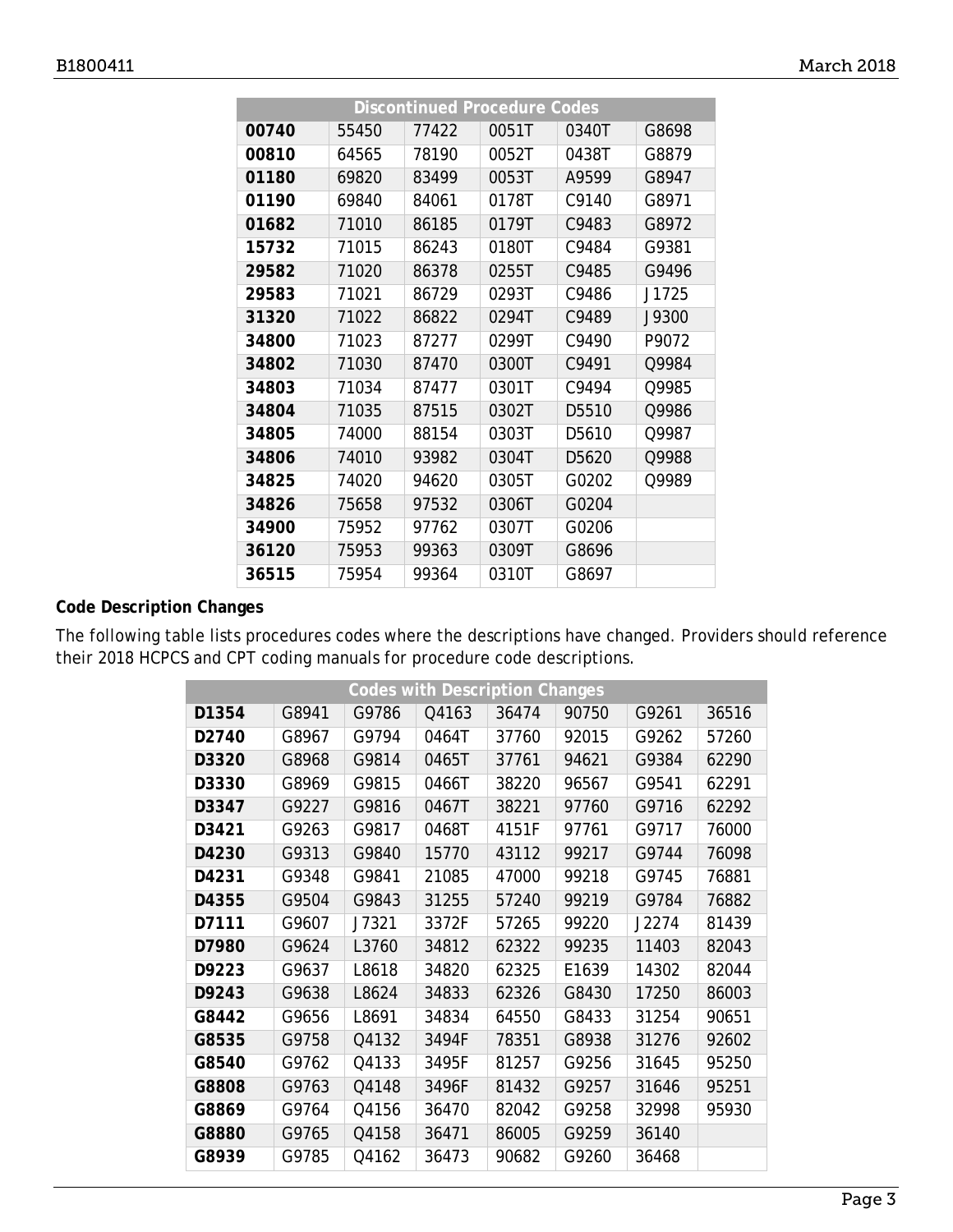### **New Procedure Codes**

The following table lists new procedure codes that are covered benefits under Health First Colorado effective for DOS on or after January 1, 2018:

| <b>New Procedure Codes</b> |       |       |                   |       |       |       |       |
|----------------------------|-------|-------|-------------------|-------|-------|-------|-------|
| 00731                      | 34708 | 71046 | 81334             | D5622 | 01190 | 71022 | 88154 |
| 00732                      | 34709 | 71047 | 81520             | D7979 | 01682 | 71023 | 93982 |
| 00811                      | 34710 | 71048 | 81521             | D9222 | 15732 | 71030 | 94620 |
| 00812                      | 34711 | 74018 | 81541             | D9239 | 29582 | 71034 | 97532 |
| 00813                      | 34712 | 74019 | 81551             | D9996 | 29583 | 71035 | 97762 |
| 15730                      | 34713 | 74021 | 86008             | E0953 | 31320 | 74000 | 99363 |
| 15733                      | 34714 | 81105 | 86794             | E0954 | 34800 | 74010 | 99364 |
| 19294                      | 34715 | 81106 | 87634             | G0515 | 34802 | 74020 | 0178T |
| 20939                      | 34716 | 81107 | 87662             | J0606 | 34803 | 75658 | 0179T |
| 31241                      | 36465 | 81108 | 93792             | J1555 | 34804 | 75952 | 0180T |
| 31253                      | 36466 | 81109 | 93793             | J1627 | 34805 | 75953 | 0293T |
| 31257                      | 36482 | 81110 | 94617             | J2350 | 34806 | 75954 | A9599 |
| 31259                      | 36483 | 81111 | 94618             | J3358 | 34825 | 77422 | C9485 |
| 31298                      | 38220 | 81112 | 95249             | J9022 | 34826 | 78190 | C9489 |
| 32994                      | 38221 | 81120 | 96573             | J9023 | 34900 | 83499 | D5510 |
| 33927                      | 38222 | 81121 | 96574             | J9285 | 36120 | 84061 | D5610 |
| 33928                      | 38573 | 81175 | 97763             | L3761 | 36515 | 86185 | D5620 |
| 33929                      | 43286 | 81176 | C9738             | L7700 | 55450 | 86243 | G0202 |
| 34701                      | 43287 | 81238 | D0391             | L8625 | 64565 | 86378 | G0204 |
| 34702                      | 43288 | 81248 | D0411             | L8694 | 69820 | 86729 | G0206 |
| 34703                      | 55874 | 81249 | D5511             | P9073 | 69840 | 86822 | J1725 |
| 34704                      | 58575 | 81258 | D5512             | P9100 | 71010 | 87277 | J9300 |
| 34705                      | 64912 | 81259 | D5611             | 00740 | 71015 | 87470 |       |
| 34706                      | 64913 | 81269 | D <sub>5612</sub> | 00810 | 71020 | 87477 |       |
| 34707                      | 71045 | 81283 | D5621             | 01180 | 71021 | 87515 |       |

### <span id="page-3-0"></span>National Correct Coding Initiative (NCCI) Notification of Quarterly Updates

Providers are encouraged to monitor CMS for updates to NCCI rules and guidelines. Updates to the Procedure-to-Procedure (PTP) and Medically Unlikely Edit (MUE) files are completed quarterly with the next file update available April 2018. Find more information on the [CMS NCCI website.](https://www.medicaid.gov/medicaid/program-integrity/ncci/index.html)

### <span id="page-3-1"></span>Pediatric Behavioral Therapies (PBT) Fiscal Year (FY) 2017-2018 Rate Updates

Legislature-approved across the board (ATB) rate increases for PBT have been loaded to the Colorado interChange and the Department will initiate mass adjustments to ensure providers are reimbursed at the increased rate effective July 1, 2017. Due to the implementation of new procedure codes for PBT services on August 7, 2017, shown in the table below, the mass adjustment will not correct claims payments for claims with DOS between July 1, 2017, and August 7, 2017.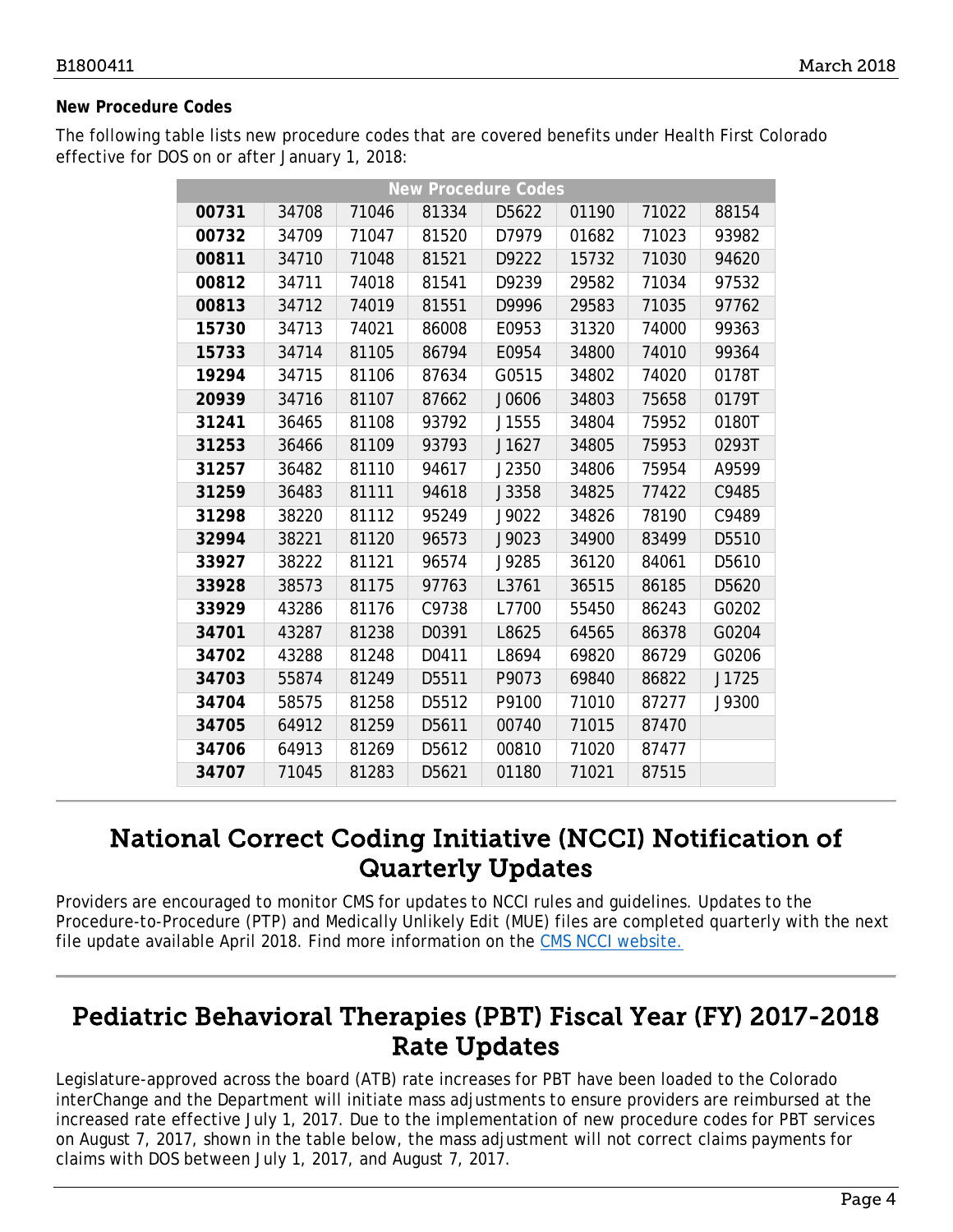Detailed information about action required by providers to receive the increases are outlined in the table below.

| Current<br>Procedure<br>Code | <b>New</b><br><b>Procedure</b><br>Code | <b>New</b><br>Procedure<br><b>Modifier</b> | <b>Department Service Description</b>                                                                                                                                                                                                                                                                                                                                                                    | Unit           |
|------------------------------|----------------------------------------|--------------------------------------------|----------------------------------------------------------------------------------------------------------------------------------------------------------------------------------------------------------------------------------------------------------------------------------------------------------------------------------------------------------------------------------------------------------|----------------|
| H <sub>2015</sub>            | H0046                                  |                                            | Adaptive behavior treatment, administered by<br>technician                                                                                                                                                                                                                                                                                                                                               | Per 15 Minutes |
| H0036                        | H0046                                  | ТJ                                         | Adaptive behavior treatment, administered by<br><b>BCBA</b> or equivalent                                                                                                                                                                                                                                                                                                                                | Per 15 Minutes |
| H0031                        | T1024                                  |                                            | Behavior identification assessment, face-to-<br>face with patient and caregiver(s), includes<br>administration of standardized and non-<br>standardized tests, detailed behavioral history,<br>patient observation and caregiver interview,<br>interpretation of test results, discussion of<br>findings and recommendations with the<br>primary guardian(s)/caregiver(s), and<br>preparation of report. | Per Assessment |
| H0031<br>Modifier: TS        | T1024                                  | ТJ                                         | Behavior identification re-assessment, limited<br>to 2 units per six months                                                                                                                                                                                                                                                                                                                              | Per 30 minutes |

### **Claims with DOS Between July 1, 2017, and August 6, 2017**

Providers must complete the following steps to ensure the rate increase is received for claims with DOS between July 1, 2017 and August 6, 2017, billed with the codes shown in the first column of the table above:

- 1. Void the original claim using procedure codes H0031, H0036 or H2015 for DOS between July 1, 2017, and August 6, 2017.
- 2. Ensure the original claim was voided after the financial cycle.
- 3. Rebill claims for DOS between July 1, 2017, and August 6, 2017, using the new procedure codes.

### **Claims with DOS on or After August 7, 2017**



For providers whose usual and customary charges are greater than or equal to the increased rate for FY 2017-18, there is no need to take any action to receive the increased reimbursement. For providers whose usual and customary charges are less than or equal to the increased rate for FY 2017-18, the provider must submit an adjustment to the claims to receive the rate increase. For information on submitting adjustments to claims please refer to the [Copy, Adjust or Void a Claim Provider Web](https://www.colorado.gov/pacific/sites/default/files/Copy%20Adjust%20or%20Void%20a%20Claim%20021318.pdf)  [Portal Quick Guide.](https://www.colorado.gov/pacific/sites/default/files/Copy%20Adjust%20or%20Void%20a%20Claim%20021318.pdf) The fee schedule will be updated to reflect the approved 1.4% across the board rate increase.

## Revised Psychological/Neuropsychological Billing Policy

<span id="page-4-0"></span>After review, the Department has determined it is necessary to revise the psychological and neuropsychological testing policy to require that the following codes are paid though fee-for-service when billed diagnoses are not covered under the behavioral health capitation program.

| 90887 | 96116 |
|-------|-------|
| 96101 | 96118 |
| 96102 | 96119 |
| 96103 | 96120 |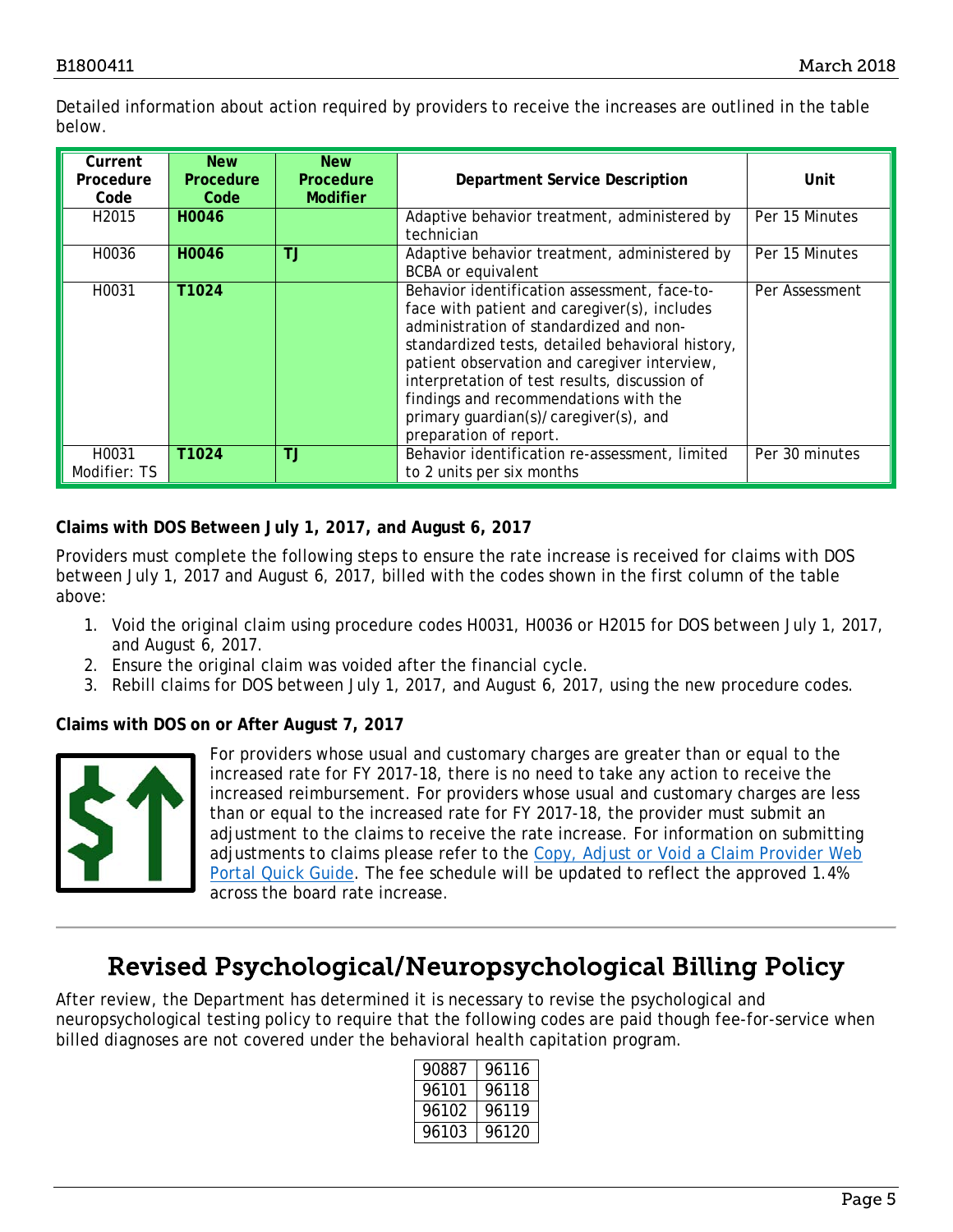The following are the diagnoses covered under the behavioral health capitation:

**Mental Health Diagnosis Codes (ICD-10)** 

| Substance Use Disorder (SUD) Diagnosis |  |
|----------------------------------------|--|
| Codes (ICD-10)                         |  |

| <b>Start Value</b> | <b>End Value</b> |
|--------------------|------------------|
| F20.0              | F42.3            |
| F42.8              | F48.1            |
| F48.9              | F51.03           |
| F51.09             | F51.12           |
| F51.19             | F51.9            |
| F60.0              | F63.9            |
| F68.10             | F69              |
| F90.0              | F99              |
| R45.1              | R45.2            |
| R45.5              | R45.82           |

| <b>Start Value</b> | <b>End Value</b>    |
|--------------------|---------------------|
| F10.10             | F <sub>10.26</sub>  |
| F10.28             | F10.96              |
| F <sub>10.98</sub> | F13.26              |
| F13.28             | F13.96              |
| F13.98             | F18.159             |
| F18.18             | F <sub>18</sub> 259 |
| F18.28             | F18.959             |
| F18.980            | F <sub>19.16</sub>  |
| F19.18             | F19.26              |
| F19.28             | F <sub>19.99</sub>  |

Providers should void any claims submitted to a Behavioral Health Organization (BHO) for the procedure codes referenced above, for diagnoses that are not covered under the capitation. Providers should submit those claims to Fee-For-Service Medicaid for payment.

Claims previously denied for payment by Fee-For Service Medicaid will be reprocessed by DXC.

<span id="page-5-2"></span>Contact Melissa Eddleman at [Melissa.Eddleman@state.co.us](mailto:Melissa.Eddleman@state.co.us) with any questions.

## All Medication-Prescribing Providers and Pharmacies

### Brand/Generic Changes

<span id="page-5-0"></span>The following brand/generic changes will be implemented for Health First Colorado members:

Esomeprazole capsules (generic Nexium capsules) will be preferred and brand Nexium Capsules will be nonpreferred. Brand Nexium Capsules will require a Prior Authorization (PA).

<span id="page-5-1"></span>Please see the [Preferred Drug List](https://www.colorado.gov/pacific/sites/default/files/Preferred%20Drug%20List%20effective%20January%201%2C%202018%20v4.pdf) for more information including date of the change.

## April Preferred Drug List (PDL) Announcement

The following drug classes and preferred agents will become effective April 1, 2018: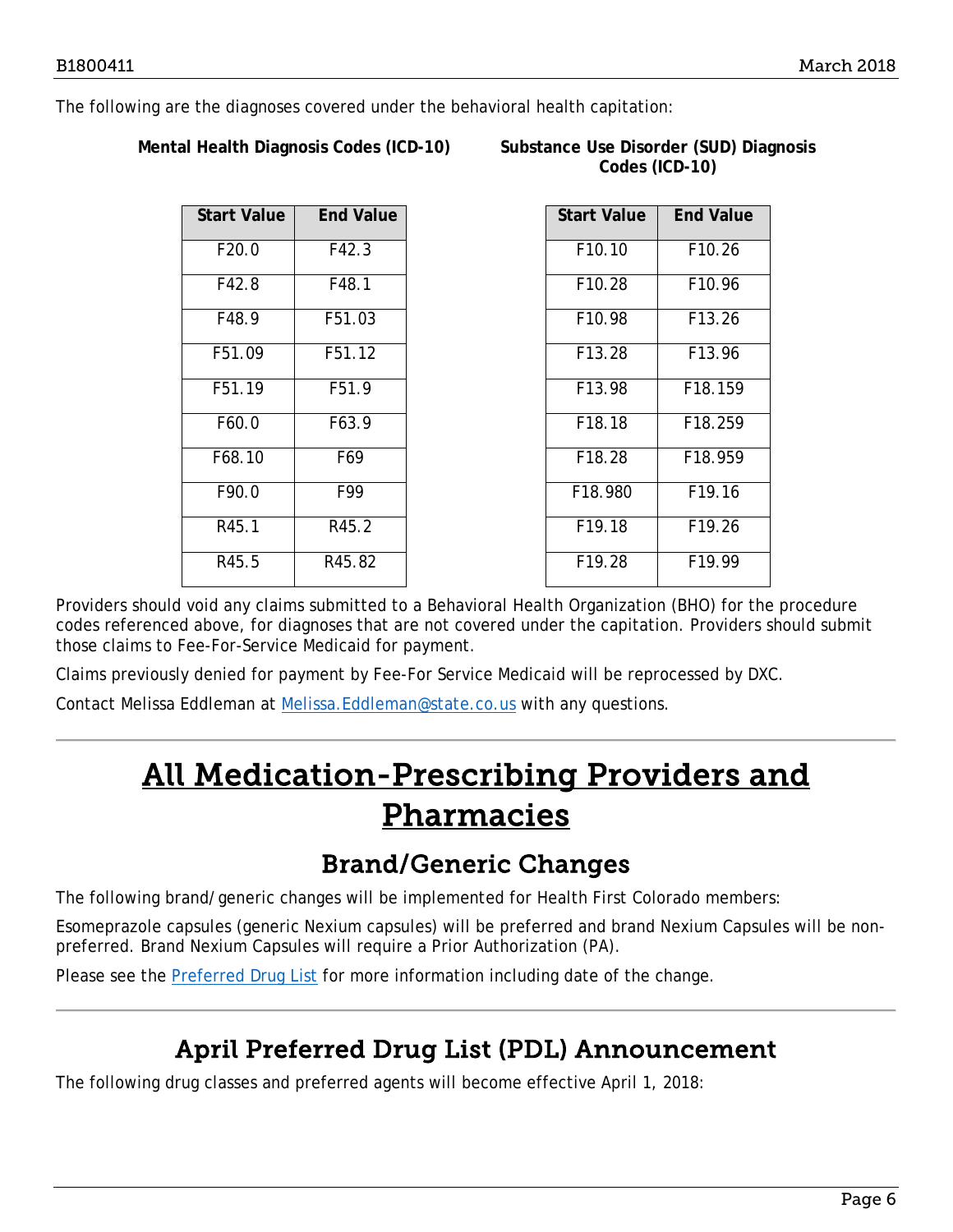### **Atypical Antipsychotics**

Preferred products will be: Aripiprazole Tab/ODT/Soln, Clozapine Tab/ODT, Latuda (*with step*), Olanzapine Tab, Quetiapine IR Tab, Risperidone Tab/Soln/ODT, Ziprasidone Cap

**Growth Hormone** Preferred products will be: Genotropin, Norditropin

### **Insulins (Rapid, Short, Intermediate, Long, Mixtures)**

Preferred products will be: Novolog Vial/Pen, Humulin R Vial, Humulin N Vial, Levemir Vial/Pen, Lantus (with step), Humulin 70/30 Vial, Humalog 50/50 Vial, Humalog 75/25 Vial, Novolog 70/30 Vial/Pen



**Intranasal Corticosteroids** Preferred products will be: Fluticasone propionate, Nasonex (brand name only), Triamcinolone OTC

### **Leukotriene Modifiers**

Preferred products will be: Montelukast Tab/Chewable

#### **Multiple Sclerosis Agents**

Preferred products will be: Orals: Gilenya, Tecfidera, Aubagio Injectables: Avonex, Betaseron, Rebif, Copaxone 20 mg (brand only)

#### **Neurocognitive Disorder Agents**

Preferred products will be: Donepezil 5mg/10mg Tab/ODT, Exelon Patch (brand name only), Memantine Tab

### **Ophthalmic Allergy**

Preferred products will be: Cromolyn, Ketotifen, Pazeo, Lastacaft

### **Sedative Hypnotics (benzodiazepine and non-benzodiazepine)**

Preferred products will be: Eszopiclone, Zaleplon, Zolpidem, Temazepam 15mg and 30mg, Triazolam

#### **Statins and Statin Combinations**

Preferred products will be: Atorvastatin, Pravastatin, Rosuvastatin, Simvastatin

The April 1, 2018, PDL will be posted on the Department's [Pharmacy Resources web page.](https://www.colorado.gov/hcpf/pharmacy-resources) Please refer to this for all the detailed PA criteria.

## <span id="page-6-1"></span>Durable Medical Equipment, Prosthetic, Orthotic and Supply (DMEPOS) Providers

### Federal Upper Payment Limit (UPL) Requirement

<span id="page-6-0"></span>As of January 1, 2018, the Department is required to comply with the [Consolidated Appropriations Act of](https://www.congress.gov/bill/114th-congress/house-bill/2029/text?q=%7B%22search%22%3A%5B%22public+law+114-113%22%5D%7D&r=1)  [2016](https://www.congress.gov/bill/114th-congress/house-bill/2029/text?q=%7B%22search%22%3A%5B%22public+law+114-113%22%5D%7D&r=1) (Section 503) which limits federal Medicaid reimbursement to states for DME to Medicare payment rates. The original effective date was January 1, 2019, but the [Cures Act](https://www.congress.gov/bill/114th-congress/house-bill/34/text?q=%7B%22search%22%3A%5B%22public+law+no%3A+114-255.%22%5D%7D&r=1) (Section 5002) moved the effective date up by one year.

In December 2017, CMS held a webinar that provided some guidance on complying with the DME limit. The Department continues to work with CMS to resolve outstanding questions regarding this compliance.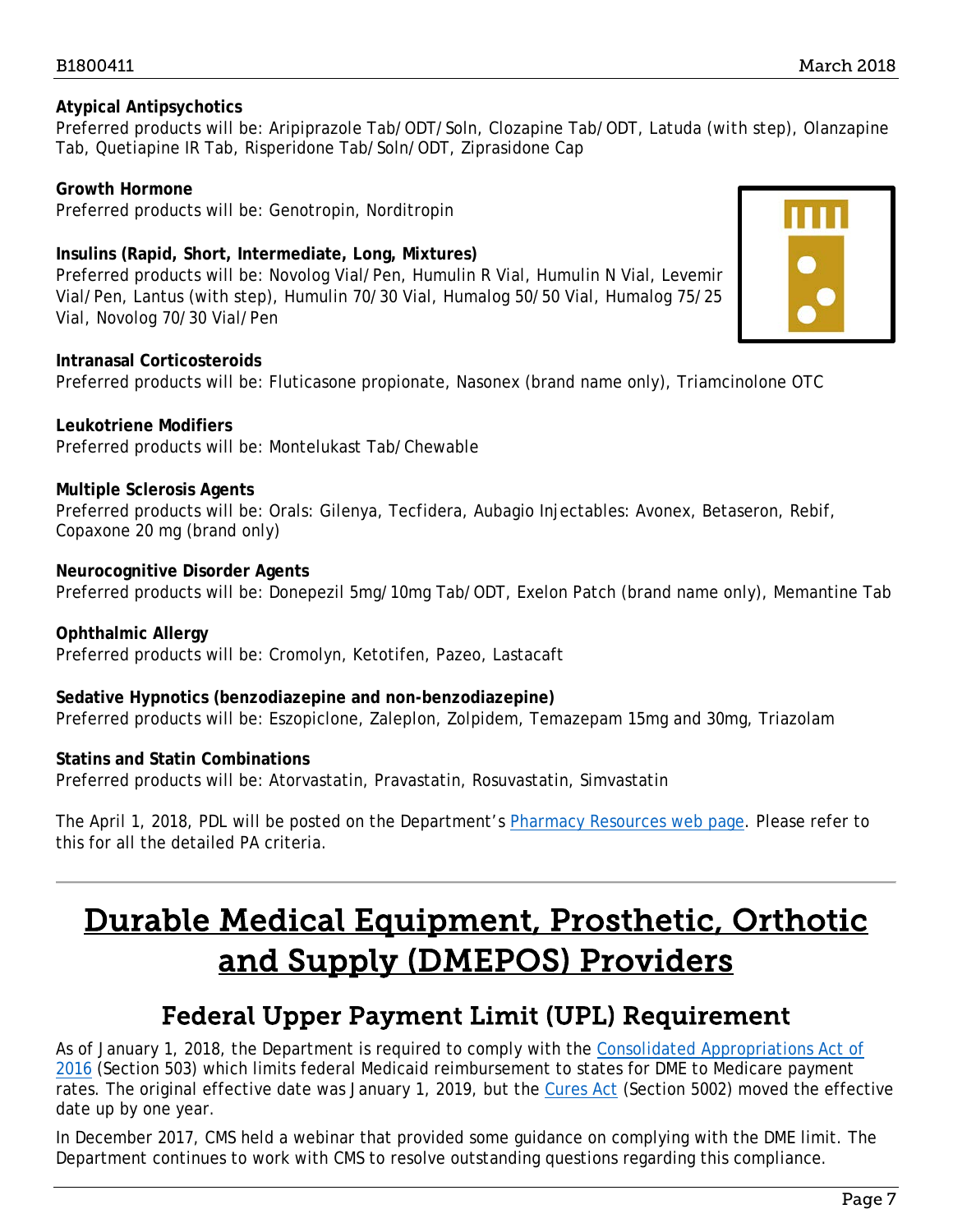About the UPL:

- 1. Orthotics, prosthetics and disposable supply codes are **not** included.
- 2. The DME codes included are limited to those codes that were billed/paid by both Medicare and Colorado Medicaid.
- 3. Medicare's competitive bid codes are included.
- 4. Oxygen is included.

The Department anticipates the final UPL code list by the end of February 2018.

Based on initial reimbursement analysis, the Department anticipates there will be reductions to some of the impacted codes, with the largest impact applying to oxygen supply, and some codes that may increase. The Department is discussing (both internally and with stakeholders) possible mitigation strategies. Mitigation possibilities may be limited by Federal and State regulations and budgetary restrictions.

Additional information will be published as it becomes available.

## Manual Pricing

#### <span id="page-7-0"></span>**Rate Increase**

The state FY 2017-18 Long Bill granted a 1.402% rate increase for DMEPOS, effective July 1, 2017, which CMS has recently approved. Codes with a fee schedule rate have been reprocessed at the new, higher rate but not the manually priced codes.

**Manually priced claims with a date of service of July 1, 2017, to current will be reprocessed by DXC over the next several months.**

The following are the new manually priced percentages for manufacturer suggested retail price (MSRP) and invoice methodologies.

MSRP less 18.33%

Invoice plus 19.50%

The Code of Colorado Regulations, 10 CCR 2505-10, Section 8.590.7 and the [DMEPOS Billing Manual](https://www.colorado.gov/pacific/sites/default/files/DMEPOS%20Billing%20Manual%20v1_1.pdf) will be updated to reflect the new percentages.

### **Billing Process Change – By Invoice**

As of July 2018, A9901 will no longer be used for Invoice Manual Pricing. The percentage above the Invoice cost will be calculated in line with the base code, similar to how MSRP works.

Example of current process, maximum allowable:

E1399 UB \$1000 (actual invoice cost)

A9901 UB \$195.00 (19.50% of the invoice cost)

Process beginning July 2018, maximum allowable:

E1399 UB \$1195.00 (actual invoice cost + 19.50%)

- The claims' submitted charge/billed amount should reflect the Usual and Customary charge (U&C)**\***
- The math for calculating the maximum allowable must be shown. It may be added to the invoice or a separate attachment. Using the above example:
	- $\circ$  \$1000 x 1.195 = \$1195.00, or
	- $\circ$  \$1000 x .195 = \$195.00 + \$1000 = \$1195.00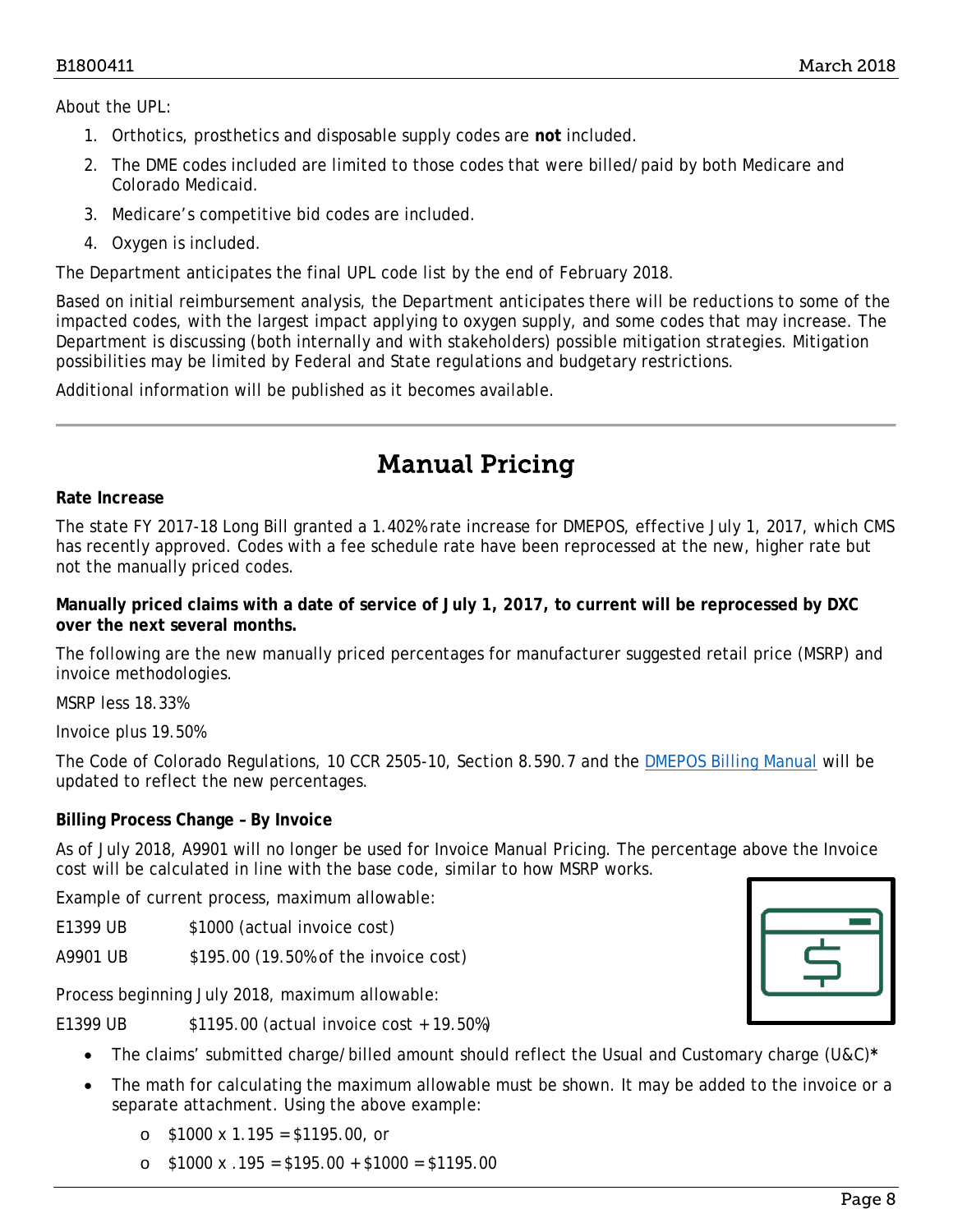- o If the full quantity on the invoice was not provided to the member (i.e. a bulk order) a breakdown of the cost per unit multiplied by the quantity provided must be shown. In the instance where a manufacture puts the cost per unit on their invoice, the per unit price calculation does not need to be shown. However, the unit price does need to be multiplied by the quantity provided.
- After verifying the calculation, claims processors will price the claim at the lower of U&C or (actual invoice cost + the percentage).

\***U&C**: What a provider would charge the general public for the product.

### <span id="page-8-0"></span>Reminder to Providers: Claims Must Match Documentation

The Department would like to remind DMEPOS providers that the DOS billed and entered on claims **must** match delivery documentation such as delivery tickets and shipping invoices pursuant to state and federal audit requests.

Contact [HCPF\\_DME@state.co.us](mailto:HCPF_DME@state.co.us) with any questions.

## <span id="page-8-2"></span>Federally Qualified Health Centers (FQHC), Rural Health Centers (RHC) and Indian Health Services (IHS) Providers

### Addressing Reimbursable Claims that Pay Zero

<span id="page-8-1"></span>Some claims for services from an FQHC, RHC and IHS provider are paying \$0 when there is a reimbursable visit. The issue results from the way providers are including procedures on claims. Claims that include procedures that are subject to NCCI edits or include procedure codes that require National Drug Code (NDC) identifiers without the NDC can cause the claim to pay \$0.

### **NCCI**

All fee for service providers are required to submit claims for services according to NCCI guidelines. For FHQC, RHC and IHS provider types, the inclusion of procedure codes that are not allowed to be billed together may result in payment of \$0 for a claim.

NCCI guidance prevents documenting two services when one service includes the other procedure. Including two procedures that cover the same service and are subject to an NCCI PTP prohibition distorts the monitoring of actual services being provided by counting the lesser procedure twice. Using Modifier 25 as allowed in the NCCI guidance is processed appropriately.



The NCCI procedure to procedure limits are available online on the [Medicaid NCCI](https://www.medicaid.gov/medicaid/program-integrity/ncci/index.html)  [web page.](https://www.medicaid.gov/medicaid/program-integrity/ncci/index.html)

The NCCI MUEs also examine the number of units for a procedure code. Including a unit amount that is prohibited by NCCI may also result in payment of \$0.

For claims with an NCCI issue, resubmitting the claim and removing the lesser procedure in the PTP edit, or revising units to match the NCCI limit will result in payment of the appropriate rate.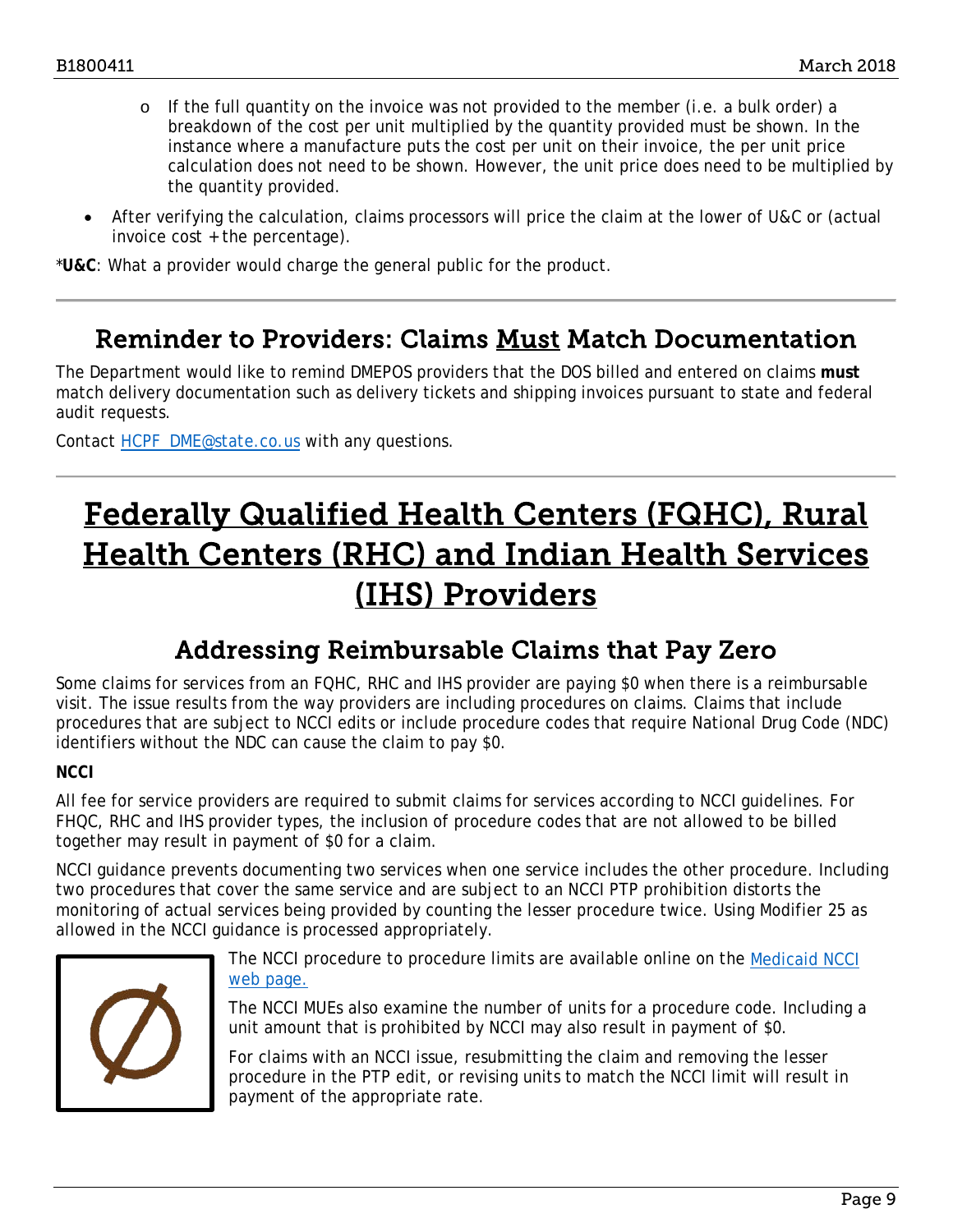### **NDC**

All claims for physician administered drugs must include the NDC for the item. For FQHC, RHC and IHS provider types, the failure to include the NDC for a physician administered drug may result in the payment of \$0 for a claim.

For claims that paid \$0 for an NDC issue, adjusting the claim to include the NDC will result in payment of the appropriate rate.

### **Clinical Laboratory Improvement Act (CLIA)**

All claims for laboratory services must be provided in CLIA certified facilities or be exempt. For FQHC, RHC and IHS providers, submission of laboratory services requiring CLIA certification may result in payment of \$0 for a claim. Until the CLIA issue is resolved, FQHCs can resubmit the claims and omit the laboratory procedure codes from the claim.

<span id="page-9-1"></span>Contact Richard Delaney at [Richard.Delaney@state.co.us](mailto:Richard.Delaney@state.co.us) with questions or requests for additional information.

## Hospital Providers

## General Updates

### <span id="page-9-0"></span>**OUTPATIENT HOSPITALS**

### **Rescheduled Enhanced Ambulatory Patient Group (EAPG) Meetings**

Beginning September 22, 2017, the Department began hosting biweekly meetings dedicated to the EAPG methodology. However, due to decreasing participation and decrease in outstanding issues, these meetings will occur on a monthly basis beginning in March 2018. These meetings are intended to be an informal discussion where the Department and its hospital providers can discuss issues relating to billing, payment or the EAPG methodology in general. For recordings of previous meetings and any related materials, as well as the current schedule for future meetings, please visit the Department's [Outpatient Hospital Payment web page.](https://www.colorado.gov/pacific/hcpf/outpatient-hospital-payment) The next meeting will be hosted by the Department on March 2, 2018.



**\*\*Please note: Starting January 12, 2018, all EAPG Biweekly Meetings will be moving to a new location 303 E. 17th Ave., Denver, Conference Room 7B\*\***

Contact Andrew Abalos at [Andrew.Abalos@state.co.us](mailto:Andrew.Abalos@state.co.us) or 303-866-2130 for any questions regarding the EAPG methodology in general.

### **Mass Adjustment of EAPG Claims Update**

The Department has been performing mass adjustments of EAPG claims processed through the Colorado interChange since mid-November. The intention behind these adjustments is to ensure that EAPG claims are adjudicating in alignment with intended payment policies. As the Department continues in this effort, more adjustments will be completed.

For continuing up-to-date information regarding the scheduling of mass adjustments on EAPG claims, please review the information found on the [Outpatient Hospital Payment web page](https://www.colorado.gov/pacific/hcpf/outpatient-hospital-payment) or attend the EAPG Meetings.

Contact Andrew Abalos at [Andrew.Abalos@state.co.us](mailto:Andrew.Abalos@state.co.us) or 303-866-2130 for assistance in identifying claims which have been adjusted and their reason for adjustment.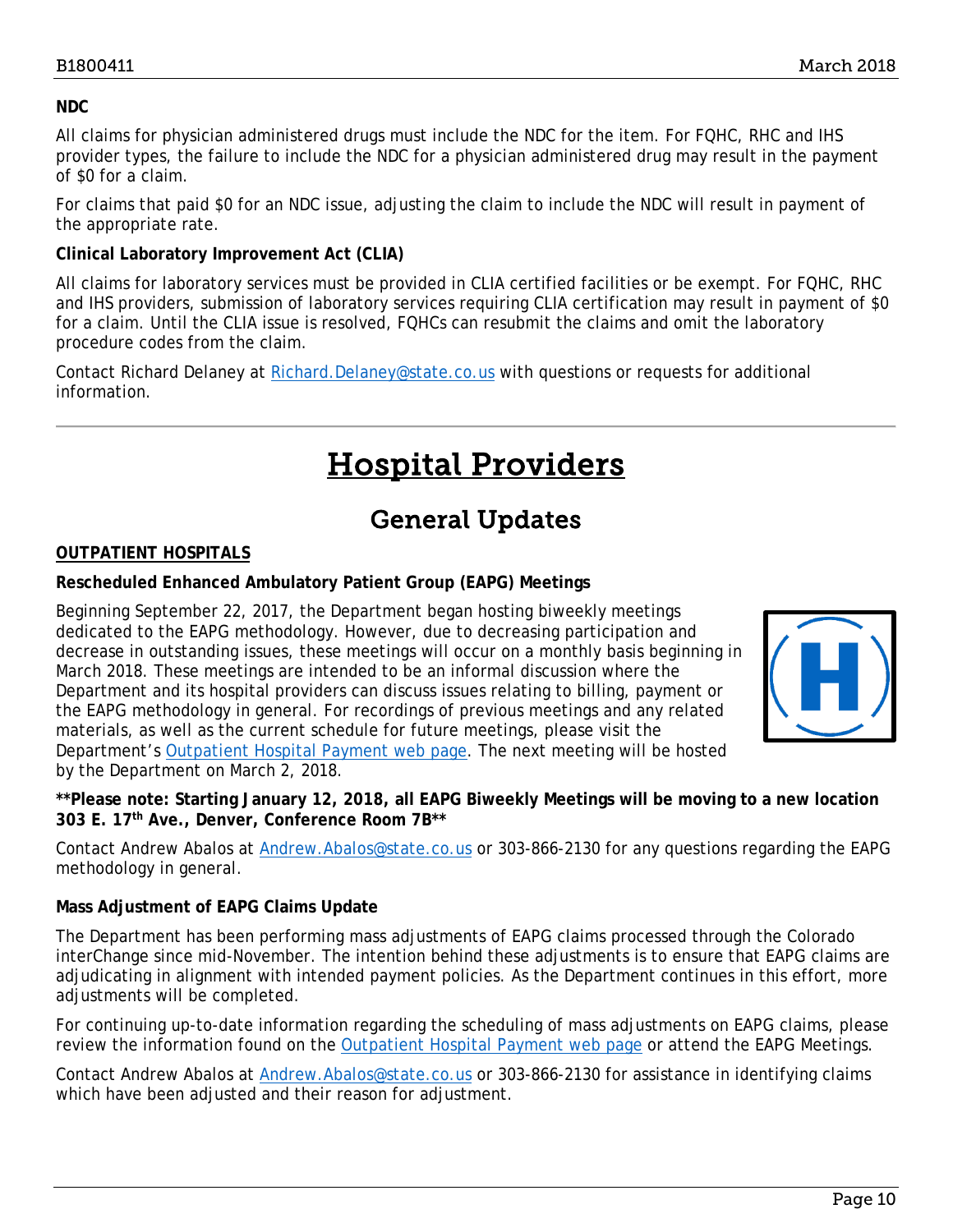### **SPECIALTY HOSPITALS**

#### **Meetings**

The next Specialty Hospital meetings in regard to the New Budget Neutral Rate will be March 2, 2018, starting at 1 p.m. Contact Elizabeth Quaife at [Elizabeth.Quaife@state.co.us](mailto:Elizabeth.Quaife@state.co.us) with questions, concerns or feedback.

For more information please visit the Specialty Hospital section on the [Hospital Engagement Meetings web](https://www.colorado.gov/pacific/hcpf/hospital-engagement-meetings)  [page.](https://www.colorado.gov/pacific/hcpf/hospital-engagement-meetings)

#### **ALL HOSPITAL PROVIDERS**



### **Hospital Engagement Meetings**

The Department hosted multiple Hospital Engagement meetings in 2017 to discuss current issues regarding payment reform and operational issues moving forward. The next meeting is scheduled for **Friday, March 2, 2018, at 303 E. 17th Ave., Denver, Conference Room 7B & 7C.**

[Sign up to receive the Hospital Engagement Meeting newsletters.](https://visitor.r20.constantcontact.com/manage/optin?v=001HfxrbpGNWZ0lZnPp6t3PG2s9XPNl8ZvgFdjsKvSnhIy8z9JmHyp6DeoLJ3saT6x0SeqRR1ub149uoXxe1ok4jTzfMSQ0BN7S5vcLiRO7gdY%3D)

The [agenda for upcoming meetings](https://www.colorado.gov/pacific/hcpf/hospital-engagement-meetings) will be available on the [Hospital Engagement web page](https://www.colorado.gov/pacific/hcpf/hospital-engagement-meetings) in advance of each meeting.

[Registration links for each session during the day](https://cohcpf.sharepoint.com/eClearance/eClearanceDocuments/2018%20March%20Provider%20Bulletin/:%20%20https:/www.colorado.gov/pacific/hcpf/hospital-engagement-meetings) will also be available prior to the meeting. Just click on the links to register for each session and you will receive a link to connect to the webinar.

**\*\*Please note: Starting January 12, 2018, all Hospital Engagement Meetings will be moving to a new location at 303 E. 17th Ave., Denver, Conference Room 7B & 7C\*\***

Contact Elizabeth Quaife at [Elizabeth.Quaife@state.co.us](mailto:Elizabeth.Quaife@state.co.us) if you have any questions.

## <span id="page-10-1"></span>Outpatient Physical Therapist (PT), Occupational Therapist (OT), Speech Therapist (ST)

## March 2018 PT/OT/ST Billing Manual Update

<span id="page-10-0"></span>The [Outpatient Physical and Occupational Therapy](https://www.colorado.gov/pacific/sites/default/files/CMS1500_PT_OT%20v1_8_1_1.pdf) and [Outpatient Speech Therapy](https://www.colorado.gov/pacific/sites/default/files/CMS1500_Speech%20v1_4.pdf) Fee-For-Service policy and billing manuals have been updated. Changes include:

- Updated coding tables for 2018 HCPCS changes
- Incorporation of policy from the Speech-Language Hearing Services Benefit Coverage Standard
- Optimized organization of content throughout

These billing and policy manuals are intended to be a comprehensive source for policies concerning outpatient therapy benefits. This does not preclude other sources of policy, such as statute, rule, NCCI and federal regulations from applying.

Contact Alex Weichselbaum at [Alex.Weichselbaum@state.co.us](mailto:Alex.Weichselbaum@state.co.us) with any questions.

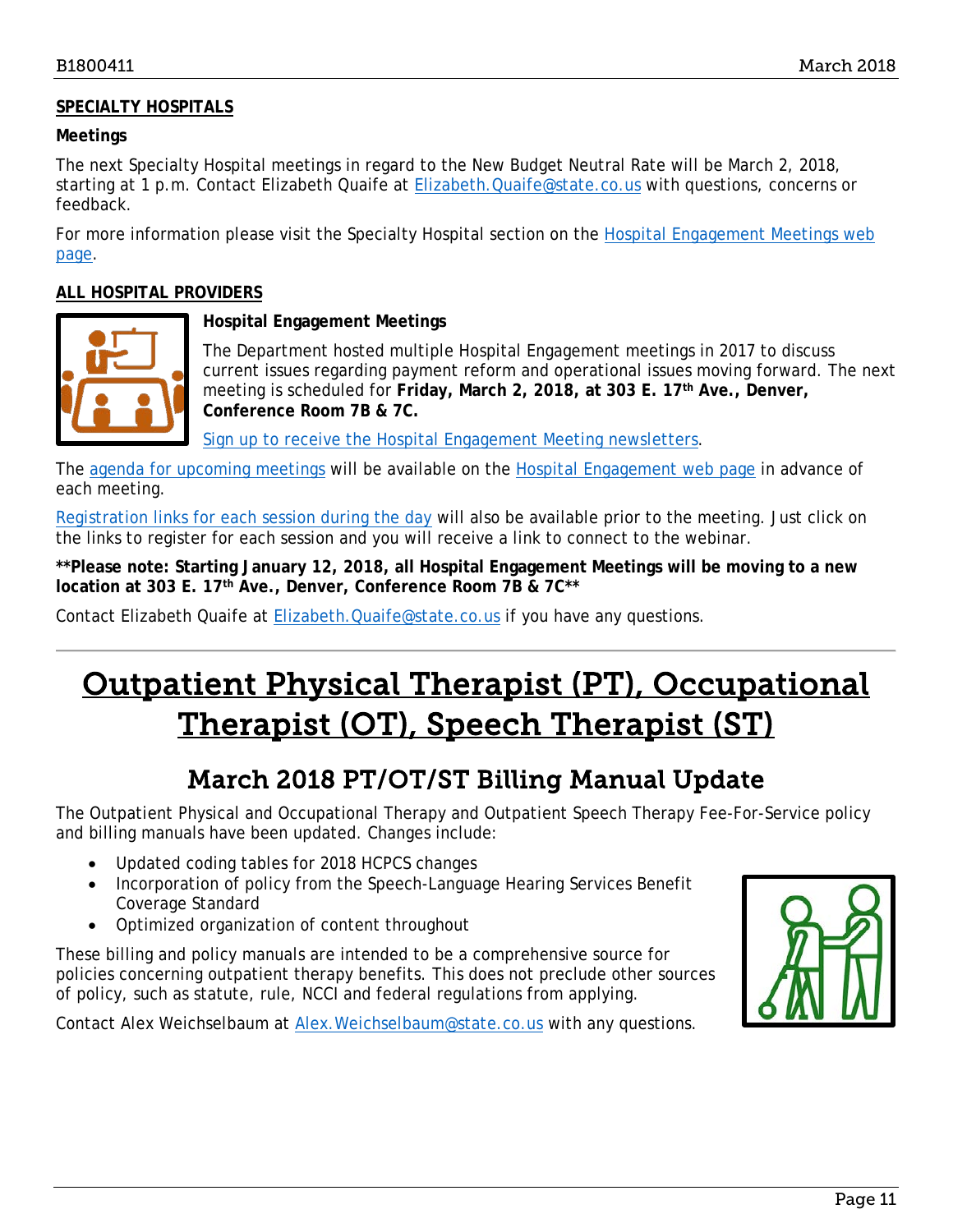## Pharmacy Providers

## Pharmacy Updates

#### <span id="page-11-1"></span><span id="page-11-0"></span>**Date of Service (DOS) Reminder**

As a reminder, the DOS is the date that the prescription was filled by the pharmacy. Documentation housed within the pharmacy must substantiate the date of service for claims submitted in the pharmacy system, i.e. the dates should be the exact same.

Please see citation to rule for all information that should be included on pharmacy claims:

8.800.10.B. Each claim must identify the member, prescribing physician, **date of service**, NDC number of the drug actually dispensed, prescription number, quantity dispensed, days' supply, the usual and customary charge and any other information required by the Department.

### **Unenrolled Prescribers: NEW Prescriptions Written by Prescribers Not Enrolled with Health First Colorado Began Denying on January 1, 2018**

Health First Colorado will not pay for new prescriptions written on or after January 1, 2018, if the prescriber is not enrolled with Health First Colorado. Refills written prior to January 1, 2018, by unenrolled prescribers will pay until the prescription expires or until there are no remaining refills. Prior authorizations requested by unenrolled prescribers will not be processed by the Magellan Rx Management Pharmacy Call Center beginning January 1, 2018.

If a prescriber would like more information on enrollment, please call the [Provider Services Call Center](https://www.colorado.gov/pacific/sites/default/files/Provider%20Call%20Center%20Cheat%20Sheet.pdf) at 1- 844-235-2387, or visit the [Ordering, Prescribing or Referring Provider \(OPR\) web page.](https://www.colorado.gov/pacific/hcpf/OPR) After an enrollment or revalidation application is submitted, please use the [Provider Next Steps web page.](https://www.colorado.gov/hcpf/provider-next-steps) To verify enrollment status, please review pages 135-141 in the [Provider Enrollment Manual.](https://drive.google.com/open?id=0ByTJ5EpY6wocblcwZFUwSGVkeTQ)



If a prescriber does not wish to enroll with Health First Colorado, they should refer their patients to a prescriber that is enrolled. Patients needing new prescriptions for medications written on or after January 1, 2018, must have the prescriptions written by an enrolled prescriber for Health First Colorado to pay for and process the claims.

Pharmacy providers can identify prescriptions filled by an unenrolled prescriber with a current message that is sent back on the pharmacy claim that says, "Prescriber not enrolled. Call DXC, at 1-844-235-2387, to enroll."

In an emergency situation, the Department will place a 3-day supply override on a claim written by an unenrolled prescriber so that the member can obtain the medication(s) that they need. This will mirror the current override process (please refer to Appendix  $P$  for more information on the override process). 3-day overrides will be reviewed on a case by case basis which means that if a 3-day override is placed once it does not grant future approval. Therefore, prescribers should either enroll with Health First Colorado or refer their patient to an enrolled prescriber immediately to prevent disruption in therapy.

**Additionally, Locum providers must enroll as an OPR provider with Health First Colorado if they would like to prescribe medication to Health First Colorado members.**

Contact Kristina Gould at Kristina. Gould@state.co.us for additional information.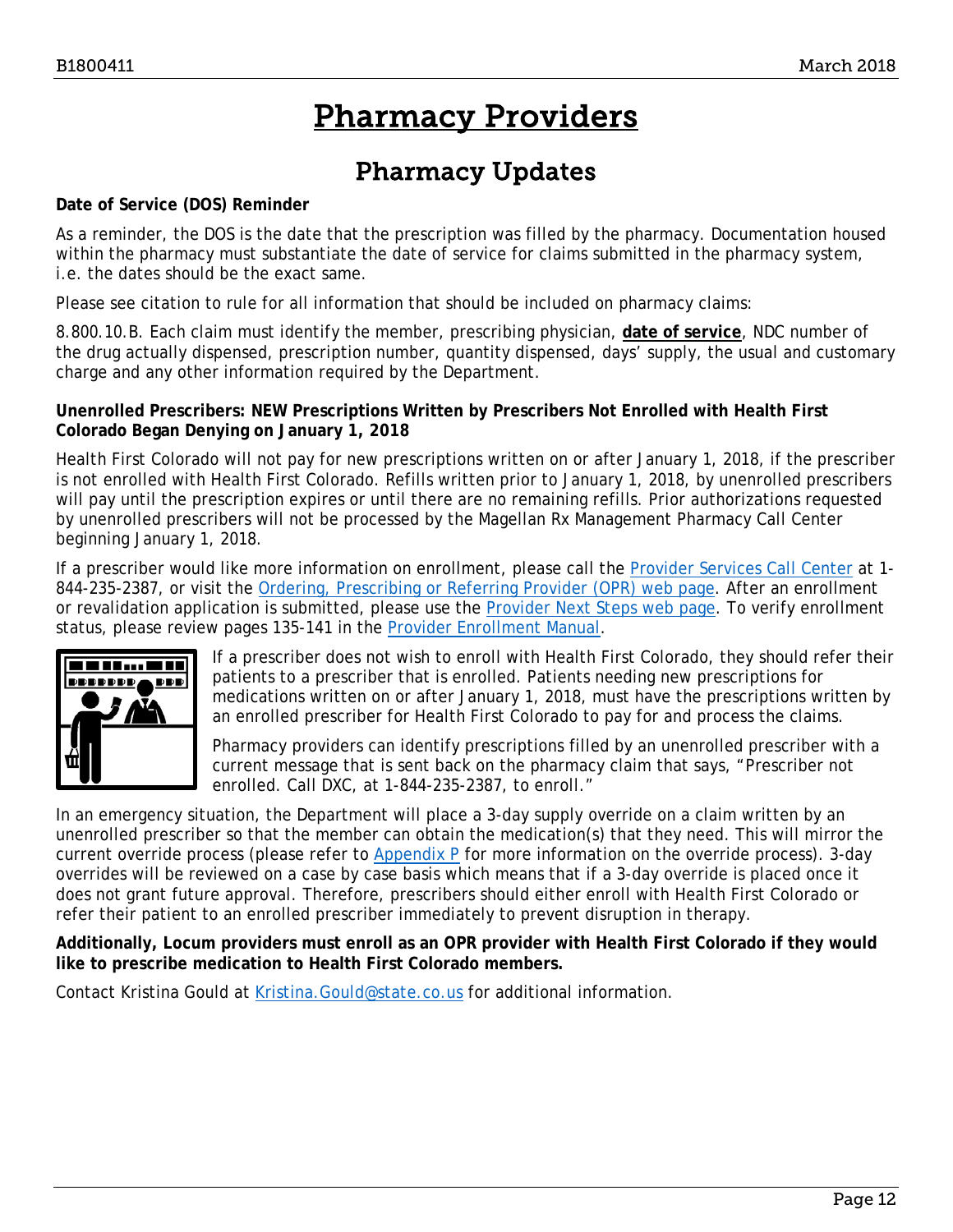## Physician Services

### New Circumcision Rates Effective March 1, 2018

<span id="page-12-2"></span><span id="page-12-0"></span>The Department opened circumcision codes 54150, 54160 and 54161, effective July 1, 2017. The Department received significant feedback from providers that the existing rates are not adequate to ensure Health First Colorado clients will receive services. The Department reviewed the codes and set new rates for the circumcision code set. Effective March 1, 2018, rates for circumcision services are shown in the table below:

| Code  | Description                                            | Rate     |
|-------|--------------------------------------------------------|----------|
| 54150 | REMOVAL OF FORESKIN USING CLAMP OR DEVICE              | \$63.69  |
| 54160 | REMOVAL OF FORESKIN, NEONATE (28 DAYS OF AGE OR LESS)  | \$80.94  |
| 54161 | REMOVAL OF FORESKIN, PATIENT OLDER THAN 28 DAYS OF AGE | \$154.89 |

Providers whose usual and customary charges are greater than or equal to the rates effective March 1, 2018, do not need to take any action to receive the increased reimbursement. Providers whose usual and customary charges are less than or equal to the increased rate for FY 2017-18 must submit an adjustment to the claims to receive the rate increase. For information on submitting adjustment to claims please refer to the [Copy, Adjust or Void a Claim Provider Web Portal Quick Guide.](https://www.colorado.gov/pacific/sites/default/files/Copy%20Adjust%20or%20Void%20a%20Claim%20021318.pdf) The fee schedule will be updated.

<span id="page-12-3"></span>Contact Richard Delaney at [Richard.Delaney@state.co.us](mailto:Richard.Delaney@state.co.us) for more information.

## Transportation Providers

## Hospital Discharge Transportation Billing Update

<span id="page-12-1"></span>In the [October 2017 Provider Bulletin \(B1700404\),](https://www.colorado.gov/pacific/sites/default/files/Bulletin_1017_B1700404.pdf) the Department communicated that effective January 1, 2018, all Health First Colorado hospital discharge trips in the Veyo service area must be arranged through Veyo for Health First Colorado to cover the Non-Emergent Medical Transportation (NEMT) trip.

On March 1, 2018, all NEMT providers in the Veyo service area will no longer be allowed to submit NEMT claims to the Department. Affected providers must submit NEMT claims prior to March 1, 2018.

Emergency Medical Transportation (EMT) providers will retain the ability to submit EMT claims directly to the Department. As a reminder, it is fraudulent to intentionally give false information on a claim to get an NEMT claim to pay under your EMT Provider ID.

If an organization is unable to submit NEMT claims for dates of service prior to January 1, 2018, before the March 1, 2018 deadline, please contact [NEMT@state.co.us](mailto:NEMT@state.co.us) with:

- Circumstances outside of control that prevented submission of NEMT claims prior to March 1, 2018.
- Detailed claim information.

Requests to submit NEMT claims for DOS after January 1, 2018, will not be considered.

**This does not apply to inter-facility transportation or NEMT services outside of the Veyo service area.**

Contact Veyo with any questions about entering the Veyo network. Contact information is available on the [Veyo website.](https://medicaidco.com/)